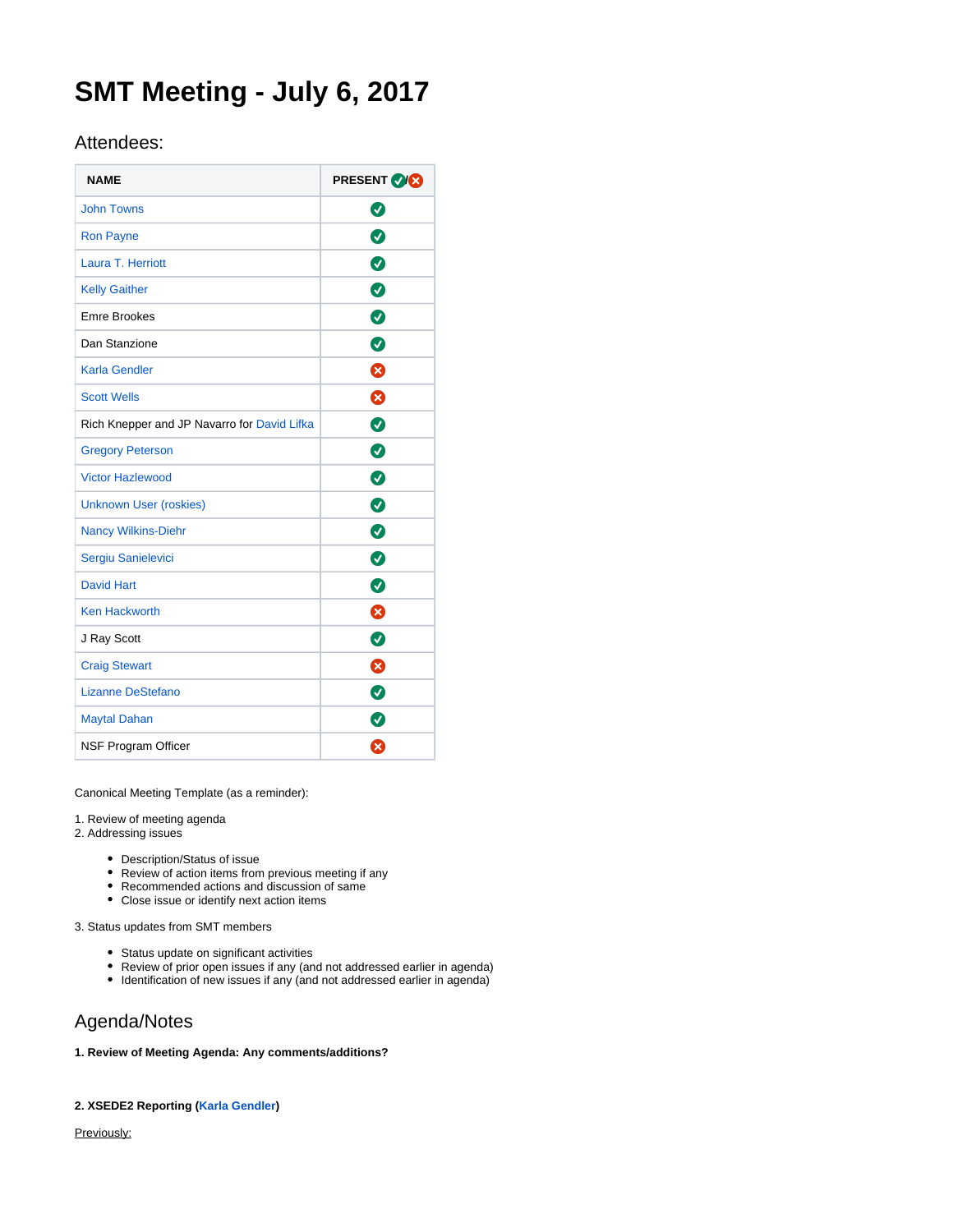- Previous discussion archived: [SMT Meeting November 10, 2016](https://confluence.xsede.org/display/XT/SMT+Meeting+-+November+10%2C+2016)
- (1/5) Karla
	- IPR due 2/15 with quarter close on 1/31. Watch for emails soon for due dates for text
	- Planning will begin mid-January; inputs before March quarterly
	- $\bullet$ PSC will provide project manager for XCI upon Janet Brown's departure. Will also need a point on UREP. ACTION Karla will send description to Ralph
- (1/19) Karla email from Leslie Morsek about IPR2 due 2/17; highlights language to use and timeframes
- (1/19) Karla Planning email will come soon as well, will begin after IPR2 writing is done
- (2/2) Scott middle of current reporting period, due to NSF 2/17
- (2/16) Karla IPR2 is with Leslie Froeschl and will go to John at the end of the day today; John will finalize and submit 2/17
- (2/16) Karla Planning process is underway; L3 prioritized activities are due today
- (3/16) Karla will be setting up calls w/L2s for Plans
- (3/16) John call w/Rudi: NSF would like summary of what we are discontinuing and what we are doing going forward, what has decreased or increased funding
- (3/30) Karla reporting and planning emails gone or will be going out. A lot of PCRs in flight hoping to have most done by reporting time. IPR feedback from Rudi will be addressed by L2 and L3 areas
- (3/30) Dave SP Forum discussion was good
- (4/13) Karla planning and reporting
- (4/27) Karla email went out this week for reporting, very tight timeline. John's pass on 5/8 so stay on deck for feedback that day
- (4/27) Karla L2s let your project managers know what changes you'd like in the Plan based on XAB feedback
- (5/11) Karla report in final stages
- (6/22) Karla IPR 3 due August 17th, be prepared for the first week of August

#### Discussion:

- (7/6) IPR3 is due August 17<sup>th</sup> which means that text will be due to Project Managers on August 7<sup>th</sup>. The recommendation is that L3s should have their text to their PMs on the 2<sup>nd</sup>. This also means that L2s and L3s will need to be watching their email for questions on August 14<sup>th</sup>. Expect to see an email from Leslie Morsek the last week of July.
- $\bullet$  (7/6) A risk review will begin the week of July 17<sup>th</sup>. Kandace (though JIRA) will be contacting all risk owners to review their risks where they will have to interact JIRA and their risks to mark them as being reviewed. She will be sending out documentation on how to do this with her email. All risk owners have JIRA accounts; they are the same as your Confluence wiki account and you can use your portal credentials to log in.

#### Decisions:

#### Actions:

Maytal requested a Quarterly Leadership Radar identifying major project level activities, new tools/functionality released, etc. - Ron to proposal options to serve the need

#### **3. XSEDE Website Redesign (Maytal Dahan)**

#### Previously:

- (1/5) Maytal Wire frames in place, need decisions from Ron and John and to understand the role of External Relations and their branding study. Initial focus is to work on the website and then move to the user portal with improved navigation, look and feel. Can do a presentation at March or June quarterly. Usability study conducted on the current website in addition to interviews; can share final report from Craig Jansen at TACC. Would be good to do another usability study 3-6 months after the new website. Craig Jansen at TACC.
- The new architecture and the wireframes can continue to be improved upon but we need an initial design and site map to be approved to not delay the re-design process further. Nothing with a web site is set in stone but we would like to have something approved for the initial release planned at the end of this program year. On the wiki page I link to below there are two documents:
	- 1. The presentation I plan to give tomorrow. I'll make sure to keep it short but thorough enough to answer any questions.
	- 2. The Usability study that I talked about at the last SMT meeting if anyone is interested in looking at the final report.

These are both located on the XSEDE web site redesign is located on the following WIKI page: [https://confluence.xsede.org/display/XT](https://urldefense.proofpoint.com/v2/url?u=https-3A__confluence.xsede.org_display_XT_XSEDE-2BWeb-2BSite-2BRedesign&d=DwMGaQ&c=8hUWFZcy2Z-Za5rBPlktOQ&r=fhdJL1etCq5qcATTWi5BHtue9WvYCwNbLwFECs_TPNU&m=NVAamGpYjiFsH4b8fW7J2MjCMob78ojc3Phw3FlBhGo&s=qQjSFWaNWZL_eGqwBgCQvt0REpqro5yiw-Sm7U6vH-U&e=) [/XSEDE+Web+Site+Redesign](https://urldefense.proofpoint.com/v2/url?u=https-3A__confluence.xsede.org_display_XT_XSEDE-2BWeb-2BSite-2BRedesign&d=DwMGaQ&c=8hUWFZcy2Z-Za5rBPlktOQ&r=fhdJL1etCq5qcATTWi5BHtue9WvYCwNbLwFECs_TPNU&m=NVAamGpYjiFsH4b8fW7J2MjCMob78ojc3Phw3FlBhGo&s=qQjSFWaNWZL_eGqwBgCQvt0REpqro5yiw-Sm7U6vH-U&e=)

- Initial SMT feedback archived: [SMT Meeting February 2, 2016](https://confluence.xsede.org/display/XT/SMT+Meeting+-+February+2%2C+2017)
- (2/16) Maytal site maps are fluid and will change and evolve. Proposing another usability study after the website is out.
- (3/16) Maytal finalizing layout. Mapping old to new content–will need a lead for each area
- (3/30) Maytal migrating content; need point of contact for each major area of the website–will request via email
- (4/13) Maytal sent area responsibilities via email
- (4/27) Maytal moving forward as expected; ideally will go live in June; content migration in May
- (5/11) Maytal content coming together; 7/1 release date. Top level pages should be high level with options to dig in deeper
- (6/21) Maytal freezing content by the end of this month for SMT review; then will begin flipping content

#### Discussion:

(7/6) Maytal - not quite ready for SMT review; content is taking longer than expected but should be ready by the end of July. SP & CEE content in the works. Expect a summary of the pages as they stand.

#### Decisions: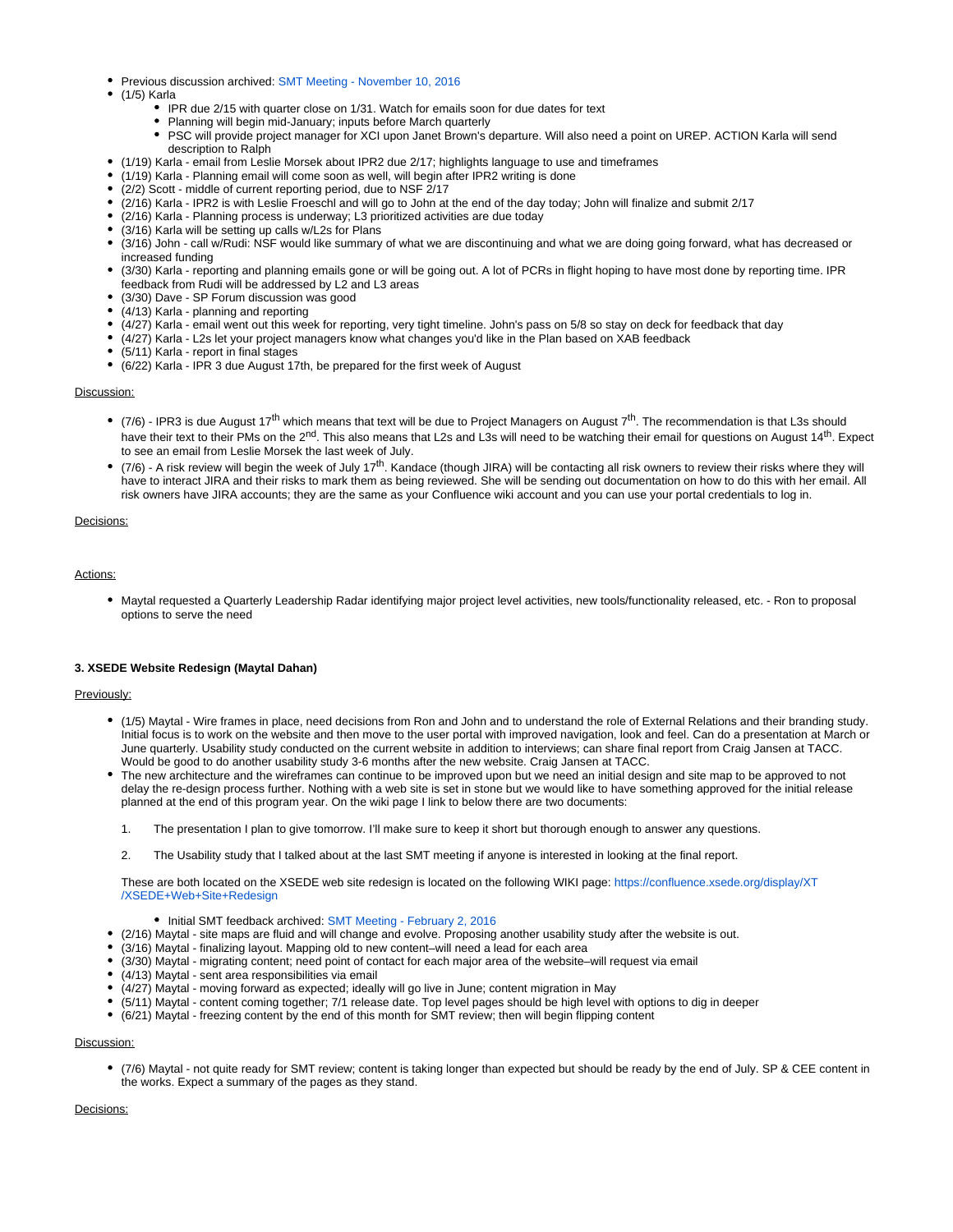#### **4. Panel Report Responses [\(Ron Payne](https://confluence.xsede.org/display/~rpayne))**

#### Previously:

- (6/19) Topic added
	- (6/19) Ron see 6/21 email; responding to main recommendations, not the L2 recommendations
		- Wed. 28-June: Draft responses due from owners to Google draft doc
		- Thur. 29-June: John reviews responses and provides direction for responses
		- Wed. 5-July: Updated responses due from owners
		- Fri. 7-July: John submits responses
- (6/19) Ralph leverages Campus Champions...will run by Nancy as well
	- Using the Campus Champions as a generator of Use Cases; ACTION Craig will send text to Ralph
- (6/19) Greg we should respond to weaknesses; ACTION Ron will update document
- (6/19) John NSF report can be shared within the Project, not a public document

#### Decisions:

#### Discussion:

- (7/6) Ron draft information is together; have a couple outstanding topics needing text
	- No need to provide written response to #17 Ralph/Nancy/Craig ECSS: Recommendations (Bullet 6)

#### **5. XSEDE Publication Initiative [\(Laura T. Herriott](https://confluence.xsede.org/display/~herrio) & [Victor Hazlewood\)](https://confluence.xsede.org/display/~victorh)**

#### Previously:

(6/30) added to Agenda; draft of Publication Initiative sent to SMT, for review, on Thur. 29-June. [https://docs.google.com/document/d](https://urldefense.proofpoint.com/v2/url?u=https-3A__docs.google.com_document_d_1CThxIdZT4yxc9lC-5FxmJw-5FRKcJOHlKNcvgDUK5m16NMo_edit-23heading-3Dh.o869moxqtndu&d=DwMFAg&c=8hUWFZcy2Z-Za5rBPlktOQ&r=KzmlI2tUO3F-NrLDOwzejmMMibDke-PwQ99N6EQliIg&m=GwuJsTaAg9l1eUGauOXaxbHU0ncm9PfjPYoPXO1JBoA&s=bqvewhP1EGaIZeVB9nPPo-d-0N2HXxKkPE_4z5PiVaQ&e=) [/1CThxIdZT4yxc9lC\\_xmJw\\_RKcJOHlKNcvgDUK5m16NMo](https://urldefense.proofpoint.com/v2/url?u=https-3A__docs.google.com_document_d_1CThxIdZT4yxc9lC-5FxmJw-5FRKcJOHlKNcvgDUK5m16NMo_edit-23heading-3Dh.o869moxqtndu&d=DwMFAg&c=8hUWFZcy2Z-Za5rBPlktOQ&r=KzmlI2tUO3F-NrLDOwzejmMMibDke-PwQ99N6EQliIg&m=GwuJsTaAg9l1eUGauOXaxbHU0ncm9PfjPYoPXO1JBoA&s=bqvewhP1EGaIZeVB9nPPo-d-0N2HXxKkPE_4z5PiVaQ&e=)

#### Decisions:

 $\bullet$ 

#### Discussion:

- (7/6) Need to discuss funding (travel, etc.) as this is not in current budget.
- (7/6) John: more concerned about sharing "what we are learning as a project" with the community. Interested in exploring mechanisms of getting out information that are not appropriate for a more formal publication
- (7/6) Kelly: Where did the list of publication sources. Laura: Melissa Cragin offered to get a list started. Doc is open to update. Kelly to circulate throughout CEE.
- (7/6) Dave: how important is the accuracy of the list? Kelly: list is by WBS. Some lists are good, some don't map/apply. John: keep the list as potential channels but should focus on what should be provided and who should do it.
- $\bullet$ (7/6) Maytal: what are the targets? John: It is hard to project how many when we haven't worked through what the who and how. It is reasonable for the L2 Directors to consider a target for their area given workload and effort.
- (7/6) Need more time on defining presentation criteria
- (7/6) Need criteria for tech journal/whitepaper series; need guidelines for the authors to use
- (7/6) Need a process to setup whitepaper series/tech journal and the reviewing process/activities
- (7/6) Can papers sourced from SP but outside XSEDE be included in tech journal/whitepaper series? This needs to be considered and criteria proposed and brought to SPF for review and feedback.
- (7/6) PEARC should be added to the possible publication channels
- (7/6) Next steps
	- Discuss and draft implications of whitepaper/tech series (process, criteria, etc.)
	- Reach out to SPF and other partners to get input on scope of series
	- Setup recurring quarterly meeting parallel sessions to provide status on initiative, discuss relevant topics, and brainstorm on potential publications

#### **6. Globus Toolkit Support Changes [\(JP Navarro\)](https://confluence.xsede.org/display/~navarro)**

#### Previously:

(6/30) added to Agenda; The following news item explains the high-level impact to XSEDE, how we plan to address it, and how to community questions and requirements:

<https://software.xsede.org/news/globus-toolkit-support-changes>

#### Decisions:

#### Discussion:

(7/6) JP - see link above of what is and is not impacted. Requirements analysis and functionality discussions internally and among partners. Preparing transition plan, BoF at PEARC17, BoF at Research Data Alliance in September, and potentially a stand-alone conference. Engaging